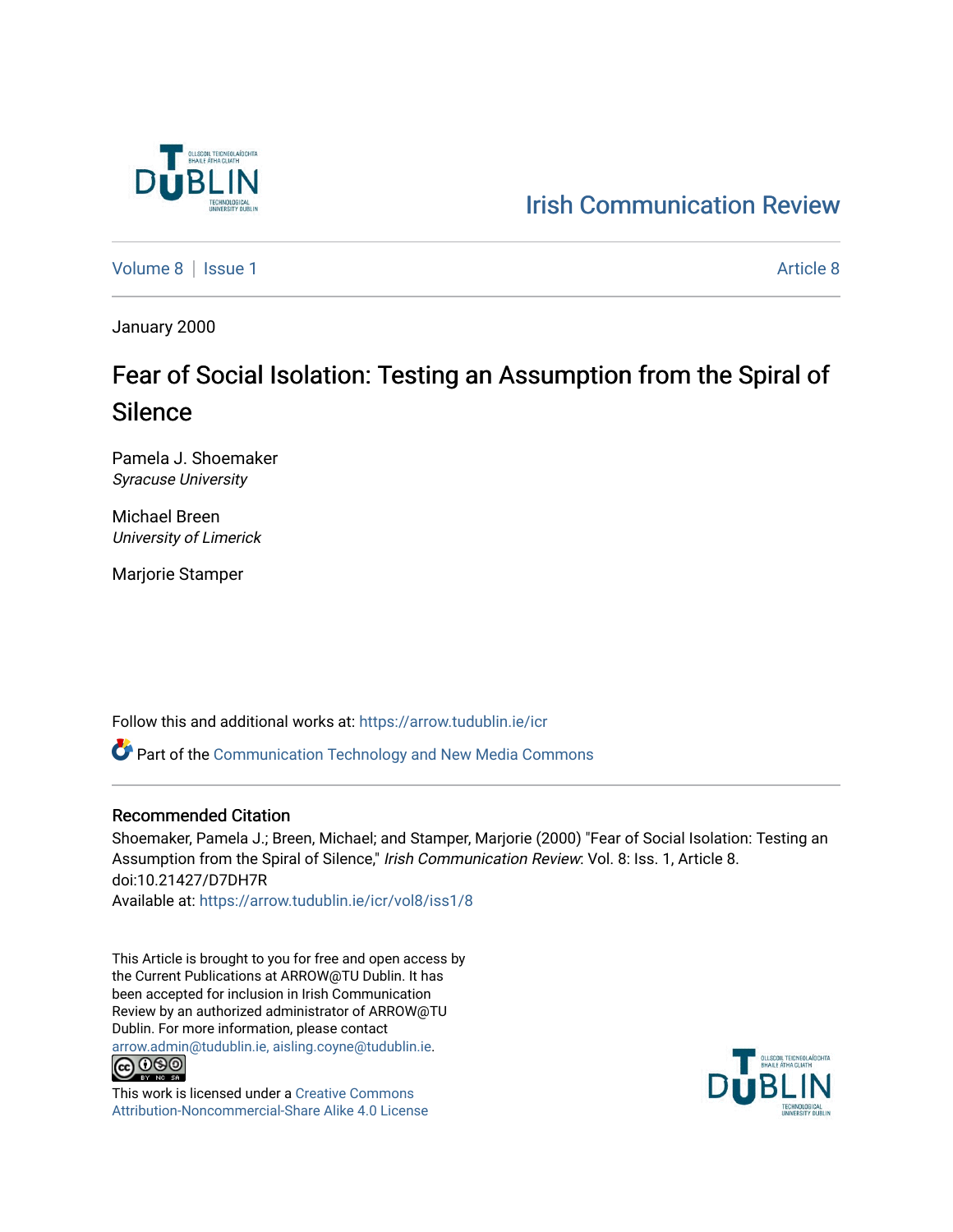# **Fear of Social Isolation: Testing an Assumption from the Spiral of Silence**

**Pamela J. Shoemaker, Michael Breen, Marjorie Stamper**

#### **Introduction**

Although Elisabeth Noelle-Neumann's Spiral of Silence Theory (1984) has been regarded as a basis for studying changes in public opinion, a major assumption in the theory – that people fear social isolation and therefore are hesitant to voice their unpopular opinions – has been given little empirical testing. Although Noelle-Neumann (1977) has conducted field experiments and surveys in which fear of isolation was manipulated, other scholars' work has taken fear of isolation as an assumption.

This study is designed specifically to test the fear of isolation assumption and to explore its position in the Spiral of Silence model. It has been unclear from the literature whether fear of isolation is antecedent to opinion formation and dominant opinion assessment or an intervening variable between opinion formation and willingness to voice the opinion. Path analyses are used to empirically investigate the relationship of the fear of isolation variable to other variables in the model.

The study helps determine the importance of fear of isolation in the overall Spiral of Silence model. Several studies (e.g., Glynn & McLeod, 1984; Katz & Baldassare, 1992; Shamir, 1995) have found little or no support for the Spiral of Silence theory, but these did not include fear of isolation as a variable. We hope that measuring fear of isolation and including it in hypothesis testing will help move the development of the theory.

#### **Theory**

The Spiral of Silence is Noelle-Neumann's attempt to explain public opinion as a dynamic process. It has been an important theory, because previous theoretical work had studied public opinion as a static concept, looking at interrelationships between public opinion and other variables at one point in time. Noelle-Neumann (1984) hypothesizes that public opinion changes across time in relationship to people's monitoring of the 'climate of opinion.'

According to the theory, if the majority of people hold an opinion opposite mine, then I may be hesitant to voice my opinion in public. This is especially true if I perceive that my opinion is likely to lose more support in the future.

Thus, if people who have opinions similar to mine also do not speak out in public, I will observe a decreasing amount of publicly voiced support for my opinion. Over time, I perceive that support for my opinion spirals downward, hence the name of the theory. It is not clear, however, whether the downward spiral represents only a decline in public support for an opinion or an actual shift in private opinions, i.e., that I have actually changed my own opinion to be consistent with the dominant opinion.

Figure 1 shows this process in a model by Garth Taylor (1982, p.315). Taylor specifies the theory as consisting of four variables at two or more time periods: (1) individual's opinion, (2) individual's perception of predominant opinion, (3) individual's assessment of future trend concerning the opinion, and (4) individual's willingness to express her/his opinion public.

Pamela J. Shoemaker is the John Ben Snow Professor in the Newhouse School of Public Communication, Syracuse University. Michael Breen is Head of Media & Communication Studies, Mary Immaculate College, University of Limerick. Marjorie Stamper is a doctoral candidate in the Newhouse School.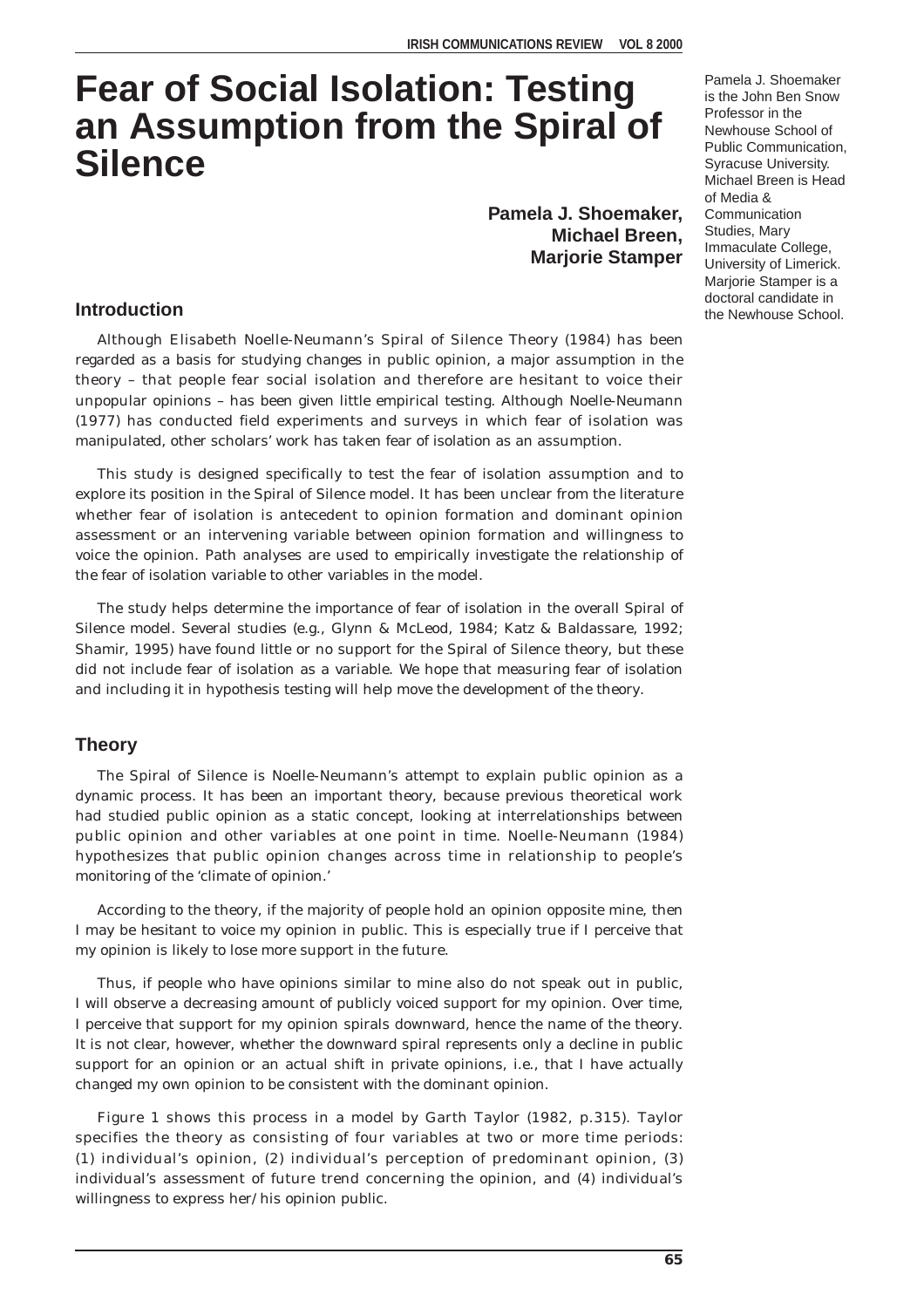### **FIGURE 1 TAYLOR'S (1982, P.315) MODEL OF THE SPIRAL OF SCIENCE THEORY.**



This is a useful model, because it outlines the variables in theoretical order for hypothesis testing, but at least two important concepts are missing. First, there is no communication variable in the model. From where does my perception of the dominant opinion come? With Noelle-Neumann's emphasis on 'willingness to voice opinion' as the dependent variable, interpersonal sources for opinions may shape my perception of the dominant opinion. However, with many opinions involving topics for which I have no immediate interpersonal source, we must also conclude that the mass media play a very important role in shaping perceptions of the dominant opinion.

Second, although Taylor (1982, p.314) asserts the importance of the fear of isolation concept in his article, he did not include it as a variable in the model. He is not the only scholar to have taken this approach (e.g., Glynn, Hayes & Shananhan, 1996; Willnat, 1996; Baldassare & Katz, 1996; Eveland, McLeod, & Signorielli, 1995; Katz & Baldassare, 1994; Katz & Baldassare, 1992; Kennamer, 1990; Glynn & McLeod, 1984). Other than Noelle-Neumann's experimental approaches to manipulating levels of fear of isolation, it seems that researchers have mostly been content to assume that the downward spiral of opinion is due to a fear of social isolation without actually testing it. As Glynn & McLeod (1984) suggest, the theory may be improved if fear of isolation were measured and used as a variable, rather than being an assumption. Noelle-Neumann (1984, p.42) has herself argued for operationalizing fear of isolation.

#### **Fear of Isolation**

In her 1984 book, *The Spiral of Silence*, Noelle-Neumann introduces the fear of isolation concept as one of two motives for why we imitate other people. (The other motive is learning.) This is in response to the results of 1950s experiments by Solomon Asch (1951, 1952) in which subjects were swayed by experimental confederates to give clearly incorrect responses to questions involving the length of lines.

Noelle-Neumann found in these experiments the theoretical linkage for her theory: To study changes in public opinion, we must look at changes in individual opinions over time. What might cause someone to change an opinion? Either that something new has been learned about the opinion object or that the person feels a need to express opinions consistent with those of other people. While learning has been used as an explanation for imitation, it is the latter explanation that forms the basis for the fear of isolation concept.

To fear social isolation is to need to agree with other people, an idea she cites from Gabriel Tarde (1969). Noelle-Neumann (1984) says that there is a 'social nature' of human beings that is separate from just using learning as an explanation for imitation. 'Our social nature causes us to fear separation and isolation from our fellows and to want to be respected and liked by them' (p.41).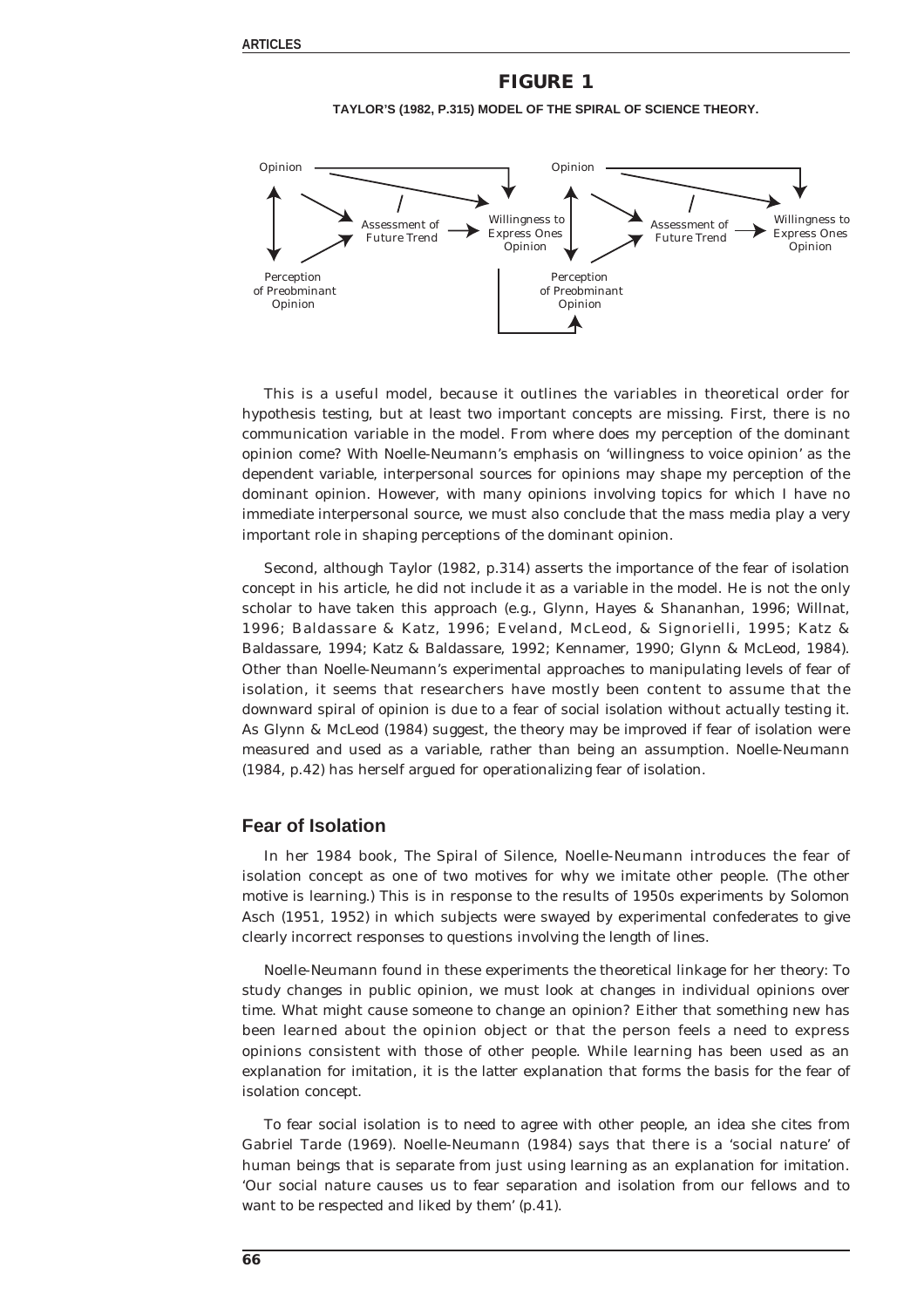In her early studies, Noelle-Neumann (1977) defines public opinion as 'pressure to conform,' and her theory's first two theses demonstrate the role that fear of isolation plans in the Spiral of Silence.

- 1. As social beings, most people are afraid of becoming isolated from their environment. They would like to be popular and respected.
- 2. In order to avoid becoming isolated and in order not to lose popularity and esteem, people constantly observe their environment very closely. They try to find out which opinions and modes of behavior are prevalent, and which opinions and modes of behavior are becoming more popular. They behave and express themselves accordingly in public (p.144).

When a person's opinion is perceived to be in the majority, the person may speak out in public without fear of losing popularity or self esteem. If the converse is true, the person may elect to remain silent, avoiding situations in which the person will be in a confrontational or embarrassing situation, such as when one's opinion is laughed at or criticized by others.

The problem is that no one has thus far tested the theory with fear of isolation as a measured variable rather than an assumption. To do so requires the explication of the construct fear of social isolation into dimensions or indicators that can be separately measured. Also, when studying fear of isolation as a variable, we must distinguish between its effects on opinions held and its effects on willingness to express opinions. Any empirical test using the fear of isolation as a variable should be able to say something about how and whether fear of isolation affects each. Noelle-Neumann writes: 'We assume that the normal individual's fear of isolation sets the spiral of silence in motion, and the Asch experiment shows for a fact that this fear can be substantial' (1984, p.40). This implies that fear of isolation might be an antecedent variable in a model of the complete theory (Glynn & McLeod, 1984). Yet others (Kennamer, 1990) believe that fear of isolation intervenes between the establishment of the opinions and the individual's willingness to express the opinion.

#### **Social Anxiety**

The psychological literature on social anxiety suggests some possibilities. Monfries and Kafer (1994) make a connection between self- consciousness and a fear of being negatively evaluated by others. Cognitive deficits (negative cognitions about one's self) have been shown to be related to internal attributions for failures (Beidel, Turner, & Dancu, 1985; Halford & Foddy, 1982) and to negative self evaluations (Cacioppo, Glass, & Merluzzi, 1979; Jones & Briggs, 1984). Socially anxious people, such as those who may fear social isolation, have been shown to hold negative self images (Schlenker & Leary, 1982; Leary & Atherton, 1986).

The negative self images probably come from the individual's perfectionistic expectations for themselves, although with a life-time of experiences that demonstrate otherwise (Higgins, 1987; Higgins, Bond, Klein, & Strauman, 1986). As the individual monitors the difference between her or his schemata of an idealized performance and memories of actual or anticipated less-than-perfect performances, the individual becomes increasingly self-conscious.

Two types of self-consciousness have been assessed – public and private. Public selfconsciousness is closest to the idea of fear of isolation. The individual monitors many elements of the self (not just opinions) that others can and see and evaluate (Monfries & Kafer, 1994; Buss, 1980). Public, but not private self-consciousness, has been found related to social anxiety (Buss, Cheek & Buss, 1981).

Watson and Friend (1969) have developed a scale for measuring social anxiety – the Fear of Negative Evaluation (FNE). It measures social anxiety stemming from public self-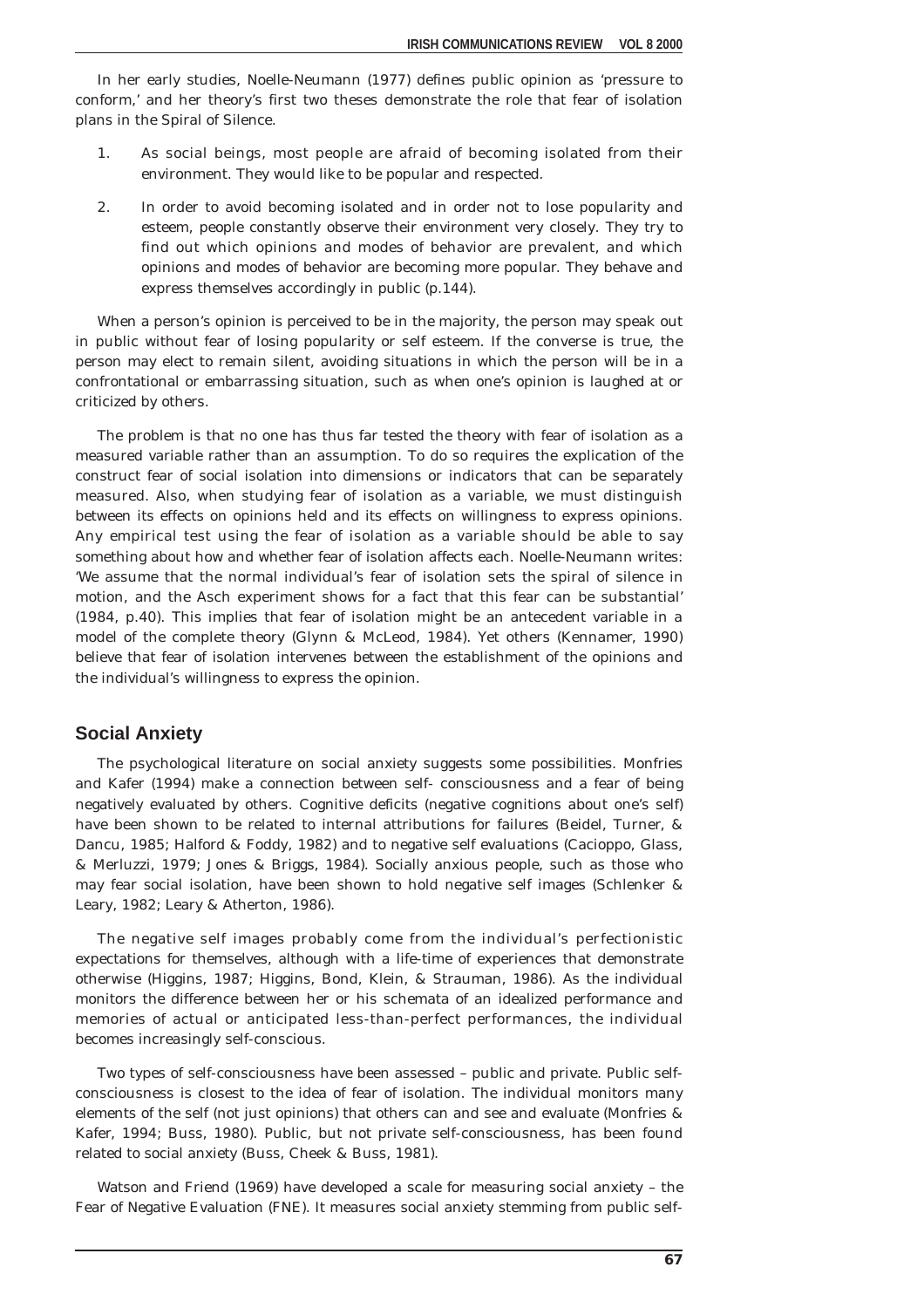#### **ARTICLES**

consciousness, including apprehension about what others think (Monfries & Kafer, 1994). Watson and Friend (1969, p.449) define fear of negative evaluation as 'apprehension about others' evaluations, distress over their negative evaluations, avoidance of evaluative situations, and the expectation that others would evaluate oneself negatively.' They go on to say that 'fear of loss of social approval would be identical to FNE' (p.449). As these definitions of FNE indicate, it is very close to Noelle-Neumann's definition of fear of social isolation. Therefore the FNE scale will be adapted for this study and used to operationally define fear of social isolation.

#### **Hypotheses**

The purpose of this study is to examine the role of an operationalized fear of isolation variable in a model of the Spiral of Silence theory. Is there more support for using it as an antecedent variable or one which intervenes between opinion assessments and willingness to voice the opinion, as suggested by Kennamer (1990)?

H1. *The more a person fears negative evaluation, the less discrepancy there will be between the person's opinion and perception of the predominant opinion.* If fear of isolation is antecedent to opinion formation, then we should expect that, in a dynamic public opinion system, over time the person's own opinion should move closer to the predominant opinion. Therefore, at one point in time, there should be a positive relationship between fearing and holding the majority opinion. We assume that we are not entering a discussion about the opinion subject at the beginning, but rather that at the time of the survey the opinion subject has already been under public discussion for some time. The more a person fear's social isolation, the more that person's opinion should move toward the predominant opinion over time. In this scenario, fear of isolation impacts opinion formation directly. It impacts willingness to voice the opinion through other variables in the model.

The discrepancy of opinion is the difference between the individual's private opinion and the individual's perception of the predominant opinion on a specific topic. Fear of isolation is defined as a person's fear of being negatively evaluated by others.

H2. *The more a person fears negative evaluation, the less likely he or she will be to discuss a minority opinion.* If fear of isolation is intervening, we should observe this relationship.Opinions are formed and then the person considers his or her fear of social isolation. Fear will then mediate the relationship between opinions and willingness to voice opinions. A minority opinion is one which the individual perceives to be supported by less than half of the public; a majority opinion is one perceived to be supported by half or more of the public.

In addition, the study aims to look at an inference of making fear of isolation an assumption in the theory – that it applies to everyone and is therefore a nonvariable. We already know that some 'hard-core' people do not seem to fear being in the minority. However, in this study, it would be reassuring to see that there is substantial variance among respondents in their fear of negative evaluation. This would allow for the 'hard-core' supporters of minority opinions, as well as for those who feel a stronger need to socially conform. Treating fear of isolation as an assumption does not allow for such variability.

#### **Method**

A telephone survey of adults 18 years and older was conducted in a mid-size Eastern U.S. city; 403 interviews were completed. Graduate students in two classes acted as supervisors and interviewers in a centralized telephone facility. Telephone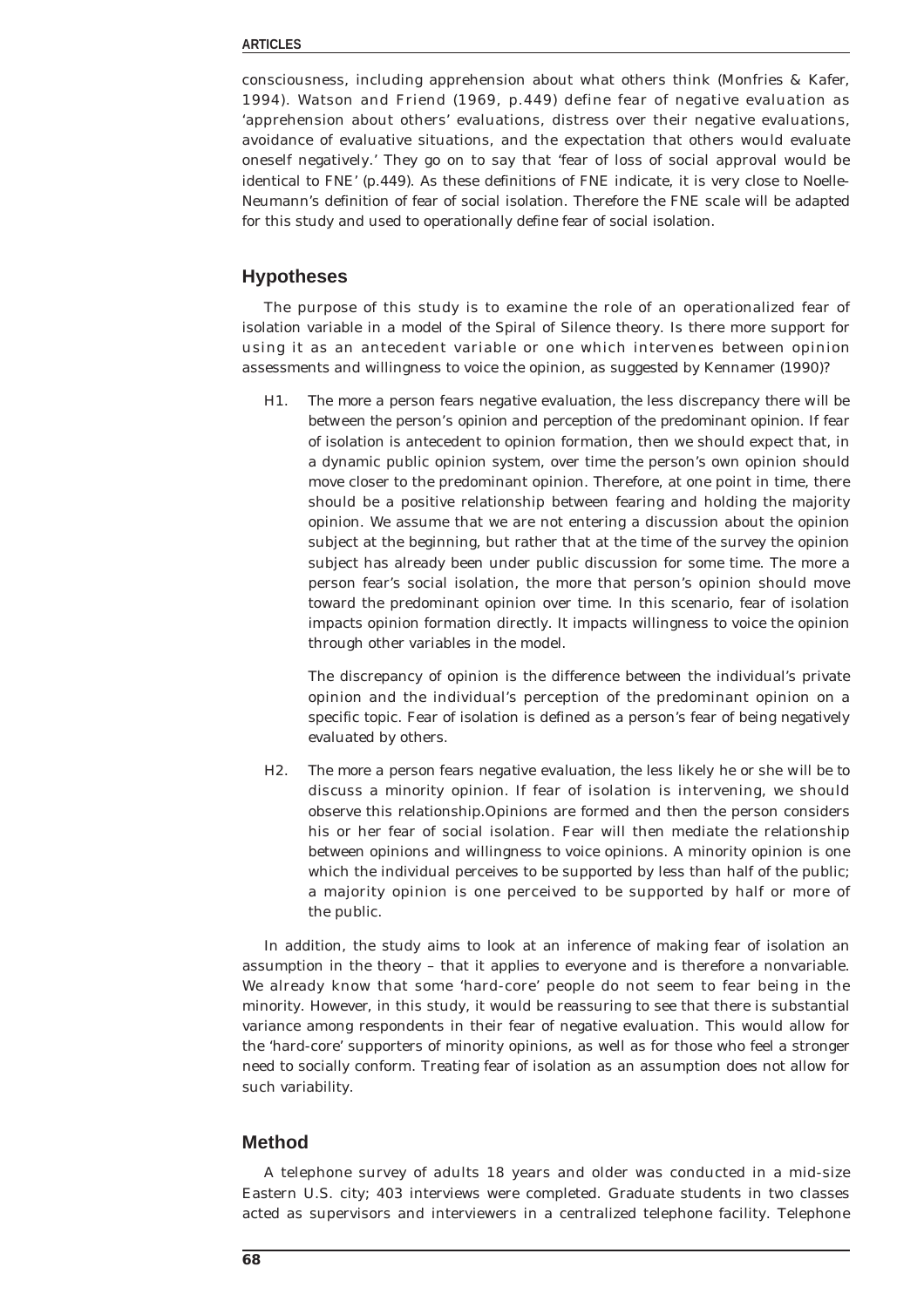numbers were selected at random from a CD-ROM directory of the area's telephone numbers (SelectPhone CD-ROM Northeast, 4th quarter, 1994). The procedural response rate was .77.

#### **Opinion Variables**

*Individual's opinion* – 'Women should have the right to a legal abortion.' Responses were to a 5-point Likert scale, with 5 indicating 'strongly agree.'

*Individual's perception of the predominant opinion* – 'Thinking about the people you normally socialize with, would most of them strongly agree, agree, be neutral, disagree or strongly disagree that women should have the right to a legal abortion? Responses were to the same Likert scale.

*Discrepancy of opinion* – Absolute difference between the above two Likert scales. The minimum value of the scale is 0, indicating perfect agreement between the individual's opinion and the individual's perception of the predominant opinion. A value of 4 indicates the most difference.

*Willingness to express individual's opinion* – 'Now I want to come back to the abortion issue for a moment. If you were at a social gathering and people there were discussing abortion, how *likely* would you be to enter into the conversation if their views on abortion were *different from your own*? Would you be very likely [5], likely, neutral, unlikely, very unlikely [1]?' (adapted from Glynn & McLeod, 1984, p.55).

#### **Fear of Negative Evaluation Variables**

The complete scale as developed by Watson & Friend (1969) has 30 items. We were unable to use that many items on our omnibus questionnaire, so we selected six items that seemed most appropriate to the fear of social isolation. Five items were measured on a 5-point Likert scale, with 5 as strongly agree; one item was reverse coded.

- 'I worry about seeming foolish to others.'
- 'I worry about what people will think of me even when I know it doesn't make any difference.'
- 'I become tense and jittery if I know someone is sizing me up.'
- 'Other people's opinions of me do not bother me.' [reverse coded]
- 'When I am talking to someone, I worry about what they may be thinking about me.'
- 'I often worry that people who are important to me won't think very much of me.'

The scale yielded a Cronbach's alpha coefficient of .81.

#### **Media use variables**

*Television exposure* – The product of the number of days a week R watches television and the number of minutes per day television is watched.

*Television news exposure* – 'On days when you watch TV, about how much time do you spend watching news or public affairs programs?' Coded in minutes.

*Other television exposure* – 'Now I'd like to ask you how often you watch different types of TV programming. In an average week, how many days do you watch… (Coded in days per week.)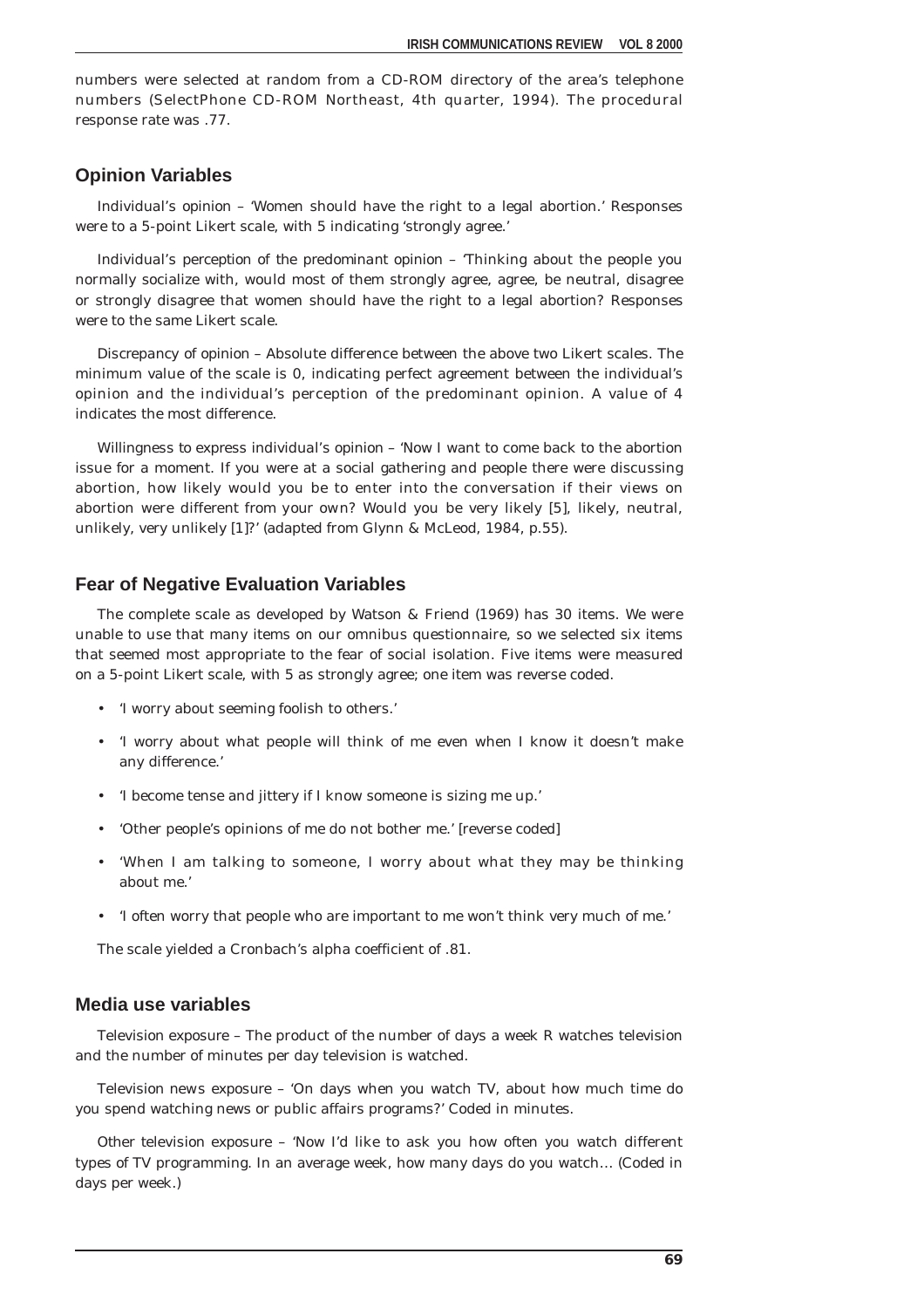- Morning news programs
- National network news
- Local news
- News magazine shows
- Talk shows
- Tabloid TV news like A Current Affair
- Public TV news shows like the McNeil-Lehrer News Hour

*Newspaper exposure* – The product of the number of days a week R reads a daily local newspaper and the number of minutes per day spent reading the newspaper.

*National newspaper exposure* – The product of the number of days a week R reads daily national newspapers and the number of minutes per day spent reading national newspapers.

*Newsmagazine exposure* – 'Now I want to ask about other news sources you might use. In an average *week*, about how many *news magazines* do you read?'

*Radio talk show exposure* – 'What about radio? In an average week, how many days do you listen to a radio talk show?'

*National radio news exposure* – 'In an average week, how many days do you listen to a public radio news program, like NPR's Morning Edition or All Things Considered?'

#### **Results**

As Table 1 shows, there is similarity between the individual's opinion and the individual's perception of the predominant opinion, with both showing support for a woman's right to a legal abortion. Thus, there was minimal discrepancy between the two opinion variables, yielding an opinion discrepancy score of only .74. Respondents were also willing to express their opinions to others.

The Fear of Negative Evaluation index, which is the operationalization of the fear of social isolation construct, is also shown on Table 1. When the six items were added, they formed a reliable index (Cronbach's alpha = .81).

Means and standard deviations for media use variables are shown on Table 2. Respondents watch about 2.5 hours of television per day, with one hour spent watching news. They also spend one-half hour per day reading local newspapers.

Table 2 shows Pearson correlation coefficients for the opinion and Fear of Negative Evaluation items. Individuals' opinions were positively correlated with their perceptions of the predominant opinion  $(r = .52)$ . The more a person supported a woman's right to a legal abortion, the more the person perceived that most others also supported abortion.

In addition, perception of the predominant opinion was positively correlated with the person's willingness to voice an unpopular opinion. The more support a person thinks there is for abortion, the more willing the person is to voice her/his own opinion in public  $(r = .15)$ .

Hypothesis 1 stated that the more a person fears negative evaluation, the less discrepancy there will be between the person's opinion and perception of the predominant opinion. As Table 3 shows, this is not supported. The correlation between the discrepancy of opinion (absolute value of the difference between the individual's opinion and the individual's perception of predominant opinion) and any of the Fear of Negative Evaluation items never exceeds -.09 and is not statistically significant.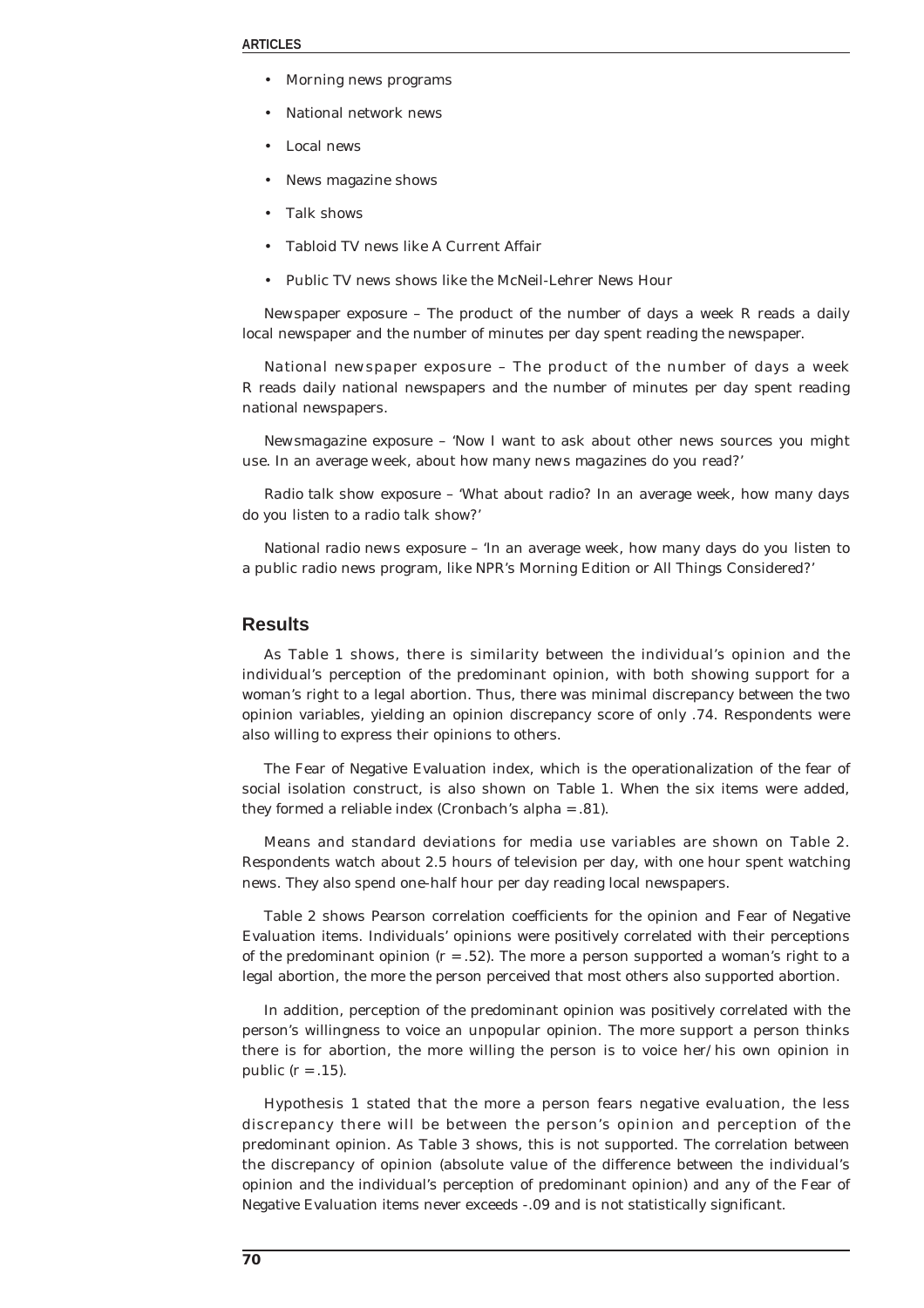The FNE index is, however, negatively correlated ( $r = -0.11$ ,  $p < 0.05$ ) with the person's opinion, indicating that the less fearful a person is of negative evaluation, the more the person supports a woman's right to a legal abortion. The same is true of the index item 'worry about seeming foolish;' it is negatively correlated with the individual's opinion at -.13 (p < .01). The less a person worries about seeming foolish, the more the person supports the abortion item.

Hypothesis 2 stated that the more a person fears negative evaluation, the less likely the person will be to voice her/his opinion in public. Table 3 indicates no support for the hypothesis.

We were also interested in whether media use variables would be related to the opinion and FNE variables. As Table 4 shows, there are only a few statistically significant coefficients, possibly indicative of Type I error rather than meaningful relationships. The FNE index negatively correlates with two of the fourteen media variables – watching national TV network news and watching public television news. The more fearful a person is, the less she or he watches these types of shows.

Finally, we looked at two path analyses to determine the amount of support for Fear of Negative Evaluation as either an antecedent or intervening variable. Figure 2 shows FNE as an antecedent variable, along with media exposure. Path coefficients are standardized beta coefficients. The results show modest support for the Spiral of Silence model. Fear of negative evaluation is negatively related to the individual's own opinion. The individual's perception of the predominant opinion is positively related to willingness to voice an opinion, even if it is in the minority.

- 'The less fearful I am, the more I support a woman's right to a legal abortion.'
- 'The more I think others support abortion, the more willing I am to voice my opinion.'

Figure 3 shows media exposure as antecedent and fear of negative evaluation as intervening between the opinion variables and the person's willingness of express an opinion. The individual's opinion is negatively related to fear of negative evaluation. And, as before, perceived opinion is related to willingness to voice the opinion.

- 'The more I support abortion, the less I fear negative evaluation.'
- 'The more I think others support abortion, the more willing I am to voice my opinion.'

#### **Discussion**

In their review of research of the Spiral of Silence Theory, Price and Allen (1990) note that most tests of the theory in the United States have not supported the idea that holders of minority opinions are loath to present their opinions in public due to a fear of social isolation. They also note that fear of isolation has been assumed and not measured as a variable in the studies. We have attempted to do just that, using a modified scale of Fear of Negative Evaluation (Watson & Friend, 1969) as an operationalization of fear of social isolation.

Like many other tests of the theory in the United States, our study showed only the most modest support for the theory. On the other hand, we have shown that it is possible to operationalize fear of social isolation. Our adaptation of the Fear of Negative Evaluation index (Watson & Friend, 1969) did allow us to put a measure of fear of social isolation into two path diagrams – one with the fear variable antecedent and the other intervening. Fear of social isolation appears to be negatively correlated with the individual's opinion, but the negative direction may be a function of the opinion topic – a woman's right to a legal abortion. This is a highly politicized and controversial topic, yet it also has strong support among the public and is the law of the land. Among this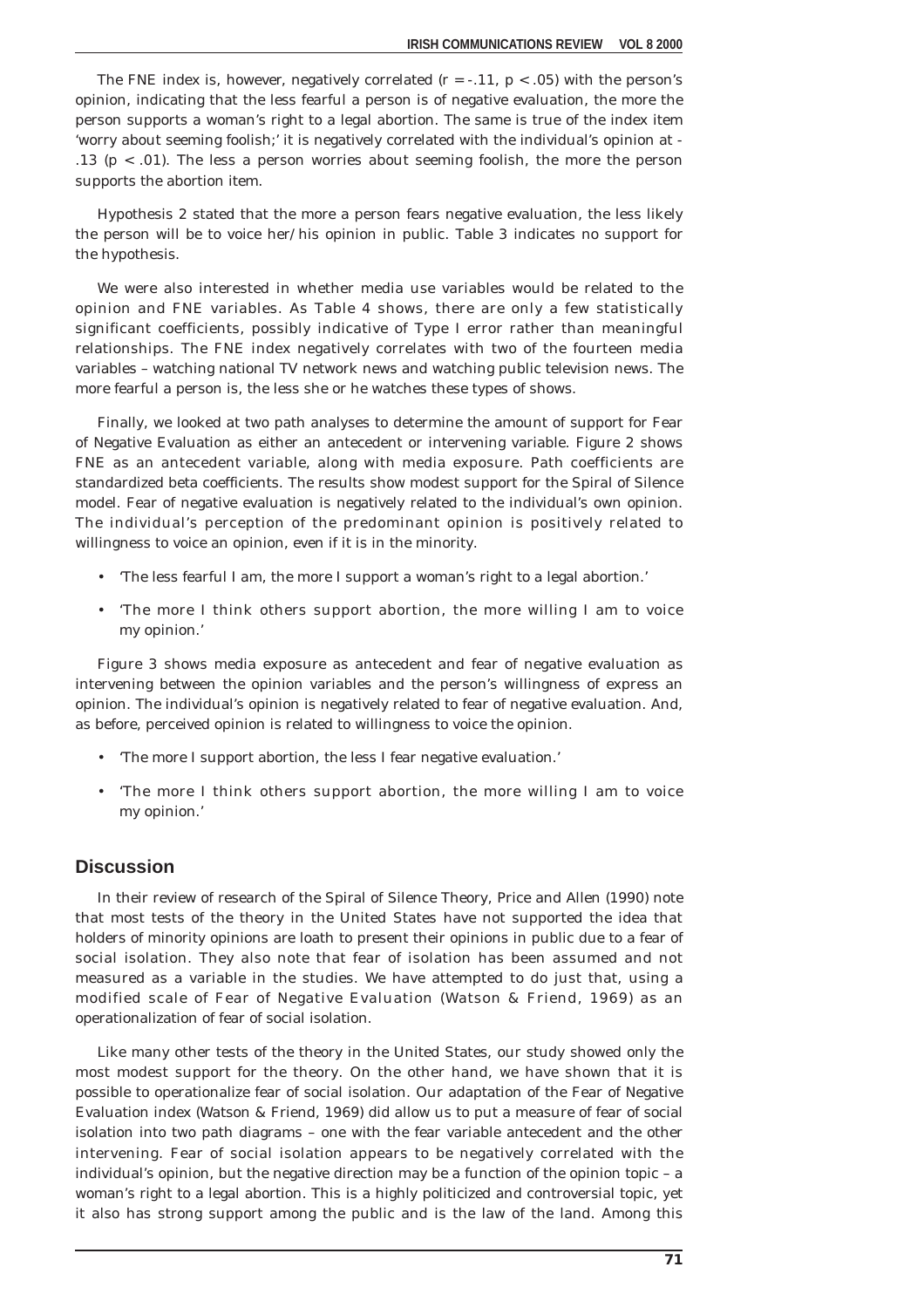sample of respondents, most people thought that their opinion was identical to most other people's opinions. A topic less entrenched might react differently.

Although we were pleased at the way our six-item Fear of Negative Evaluation index came together (alpha = .81), it is certainly possible that a revision in this scale could increase its usefulness in the path diagrams.

It is difficult to say from our results that fear of social isolation is either antecedent or intervening. To say 'The more I support abortion, the less fearful I am' may be equally sensible as saying 'The less fearful I am, the more I support abortion.' The former assumes that fear is a function of the opinion, whereas the latter assumes that the opinion is a function of one's level of fear.

Noelle-Neumann, we think, would argue in favor of the latter – that fear of social isolation (operationalized in this study as fear of negative evaluation) is antecedent, a trait of humans, existing prior to the development of opinions. If fear of social isolation is an intervening variable, then it is not a trait, but rather ebbs and flows as each opinion topic comes up.In this study, however, the fact that fear of social isolation is not related to willingness to voice one's opinion (Figure 3) sheds doubt on the status of fear of social isolation as an intervening variable.

In conclusion, support for the Spiral of Silence Theory is minimal, but we have perhaps advanced the theory by operationalizing fear of social isolation and by considering whether it is an antecedent or intervening variable.

Much more research and concept explication are necessary before we can say that we know anything definitive about the role of the concept *fear of social isolation* in the Spiral of Silence Theory. Although neither hypothesis was supported (one where fear is antecedent and other intervening), we still believe in their logic and hope that future researchers will retest the hypotheses with new measures and/or new topics.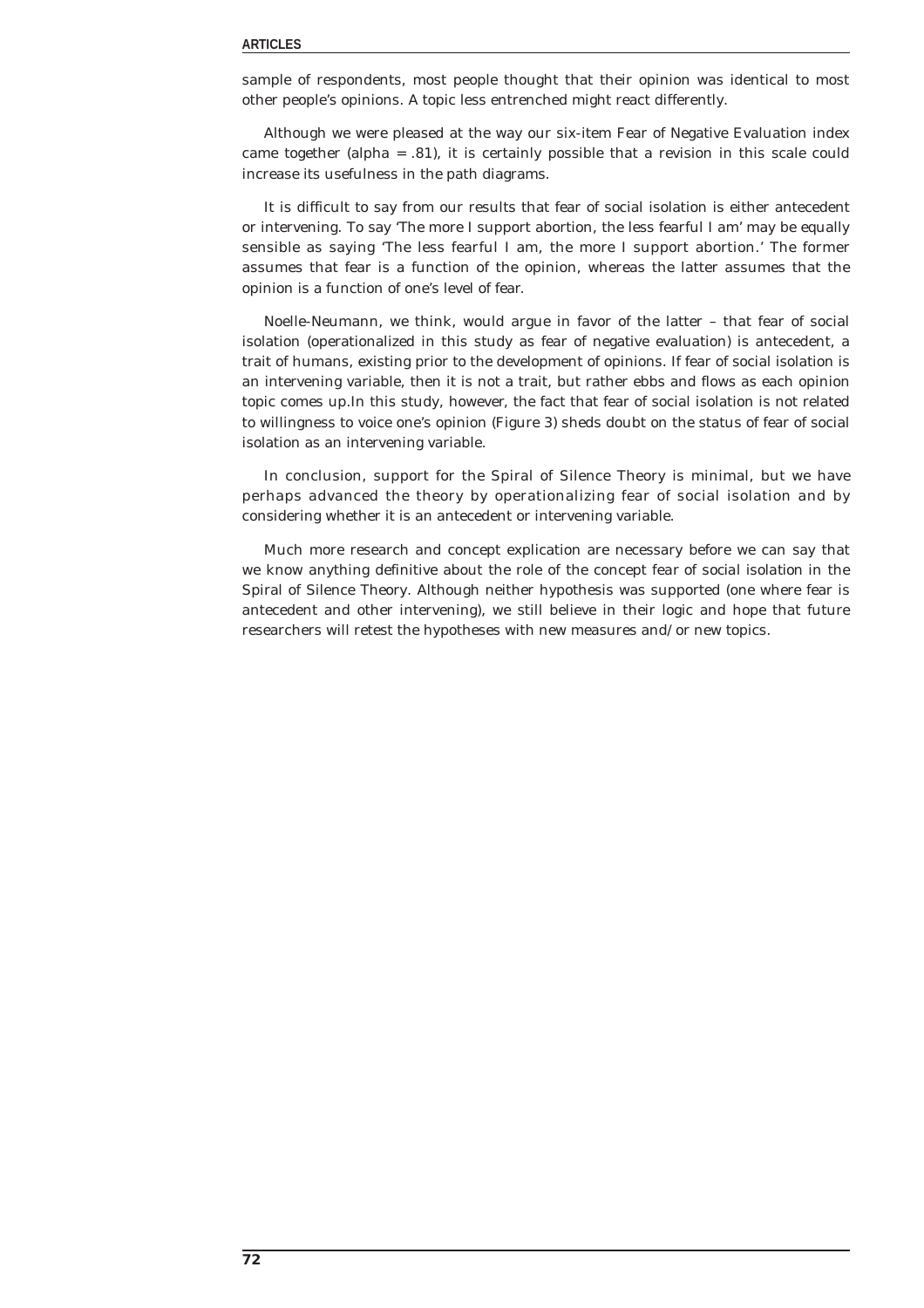## **TABLE 1**

#### **MEANS AND STANDARD DEVIATIONS FOR OPINION AND FEAR OF NEGATIVE EVALUATION VARIABLES**

| <b>Variables</b>                                                                           | Mean  | <b>Standard Deviation</b> | N   |
|--------------------------------------------------------------------------------------------|-------|---------------------------|-----|
| Individual's opinion*                                                                      | 3.82  | 1.19                      | 396 |
| Individual's perception of the<br>predominant opinion*                                     | 3.55  | 1.06                      | 363 |
| Discrepancy between opinion and perception<br>of predominant opinion**                     | 0.74  | 0.87                      | 359 |
| Willingness to express individual opinion***                                               | 3.33  | 1.29                      | 400 |
| I worry about seeming foolish to others*                                                   | 2.52  | 1.13                      | 403 |
| I worry about what people think of me even<br>when I know it doesn't make any difference * | 2.42  | 1.02                      | 402 |
| I become tense and jittery if I know somebody<br>is sizing me up*                          | 2.59  | 1.05                      | 401 |
| Other people's opinions do not bother me****                                               | 2.75  | 1.09                      | 403 |
| When I am talking to someone I worry what<br>they may be thinking about me*                | 2.36  | 0.97                      | 403 |
| I often worry that people who are important<br>to me won't think very much of me*          | 2.32  | 0.97                      | 402 |
| Fear of negative evaluation index                                                          | 14.94 | 4.44                      | 400 |

 $*$  5=strongly agree, 4 = agree, 3 = neutral, 2 = disagree, 1 = strongly disagree

\*\*Absolute difference between two Likert scales

\*\*\*  $5 = \text{very likely}, 4 = \text{likely}, 3 = \text{neutral}, 2 = \text{unlikely}, 1 = \text{very unlikely}$ 

\*\*\*\* 1 = strongly agree, 2 = agree, 3 = neutral, 4 = disagree, 5 = strongly disagree

\*\*\*\*\*The sum of the six individual items above. Cronbach's alpha = .81

## **TABLE 2**

#### **MEANS AND STANDARD DEVIATIONS FOR MEDIA USE VARIABLES**

| <b>Variables</b>                            | Mean    | <b>Standard Deviation</b> | N   |
|---------------------------------------------|---------|---------------------------|-----|
| Minutes per week watch TV                   | 1070.58 | 814.09                    | 402 |
| Minutes per week watch TV news              | 433.14  | 364.22                    | 401 |
| Days per week watch TV shows                |         |                           |     |
| morning news programs                       | 1.81    | 2.61                      | 403 |
| national network news                       | 3.62    | 2.68                      | 403 |
| local news                                  | 4.47    | 2.45                      | 403 |
| news magazine shows                         | 1.33    | 1.8                       | 401 |
| talk shows                                  | 1.34    | 1.95                      | 402 |
| tabloid ty shows                            | 0.83    | 1.47                      | 403 |
| public TV news                              | 0.99    | 1.68                      | 401 |
| Minutes per week read daily local paper     | 209.86  | 196.8                     | 401 |
| Minutes per week read national paper        | 32.51   | 98.15                     | 402 |
| # of news magazines read per week           | 0.59    | 0.97                      | 402 |
| Days per week listen to radio talk shows    | 1.62    | 2.42                      | 403 |
| Days per week listen to national radio news | 1.09    | 2.14                      | 401 |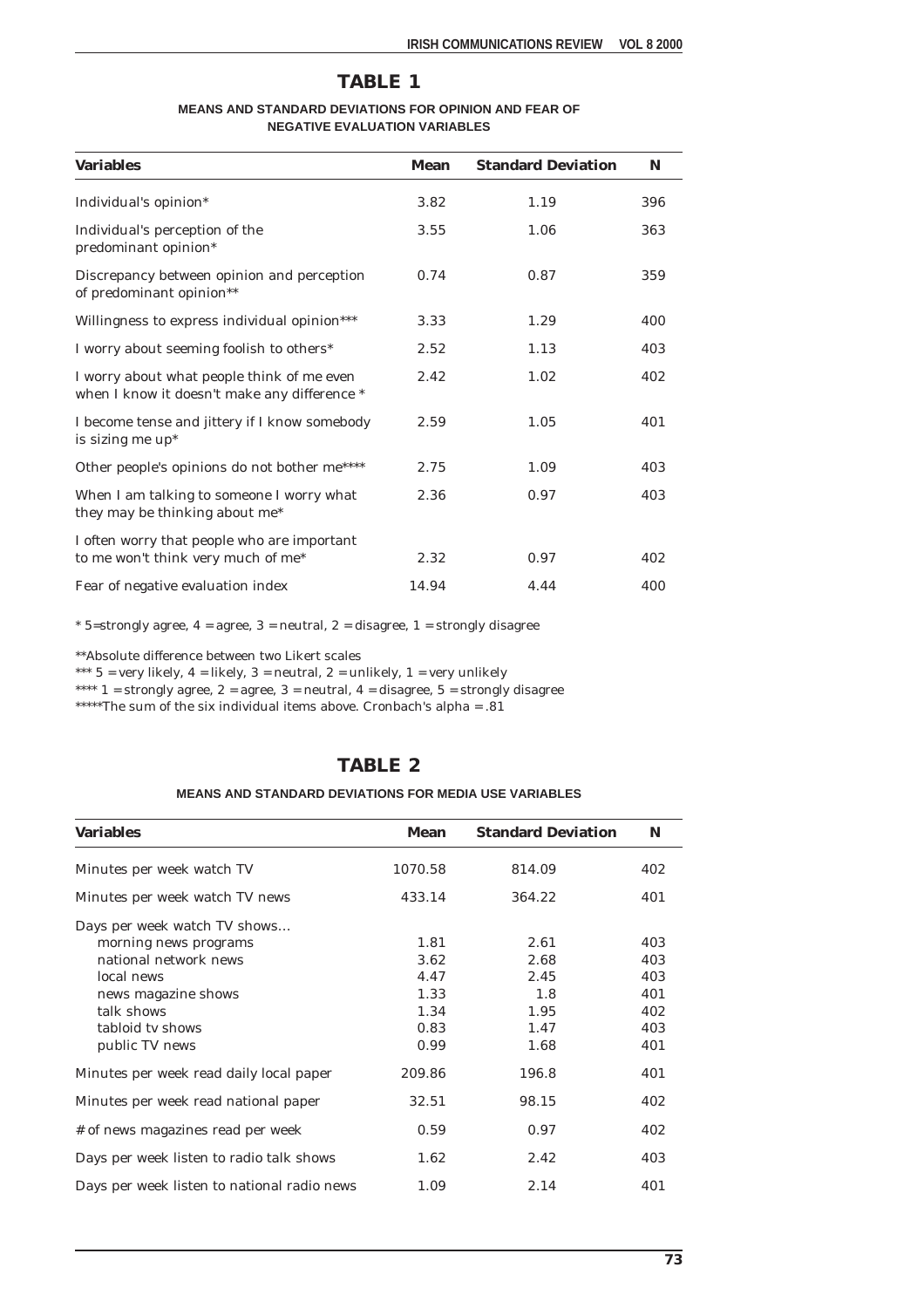|                                |                                                                     |                                 |                                |                                |                                    |                                                   | PEARSON CORRELATION COEFFICIENTS FOR OPINION AND FEAR OF NEGATIVE EVALUATION VARIABLES |                                              |                                     |                             |              |  |
|--------------------------------|---------------------------------------------------------------------|---------------------------------|--------------------------------|--------------------------------|------------------------------------|---------------------------------------------------|----------------------------------------------------------------------------------------|----------------------------------------------|-------------------------------------|-----------------------------|--------------|--|
| ⊣                              |                                                                     | 2                               | 3                              | 4                              | ທ                                  | ٩                                                 | L                                                                                      | 8                                            | ඉ                                   | $\overline{\mathbf{u}}$     | $\mathbf{1}$ |  |
|                                | Individual's<br>Opinion                                             |                                 |                                |                                |                                    |                                                   |                                                                                        |                                              |                                     |                             |              |  |
| $\boldsymbol{\mathsf{\alpha}}$ | Dominant Opinion<br>Perception of<br>$P = .000$                     | 0.52<br>(359)                   |                                |                                |                                    |                                                   |                                                                                        |                                              |                                     |                             |              |  |
| 3                              | Discrepancy of<br>Opinion<br>$P = 0.08$                             | $-0.09$<br>$P = 000$<br>(359)   | $-0.35$<br>(363)               |                                |                                    |                                                   |                                                                                        |                                              |                                     |                             |              |  |
| 4                              | Express Opinion<br>Willingness to<br>$P = .337$                     | 0.05<br>$P = .005$<br>(394)     | 0.15<br>$P = 0.626$<br>(363)   | (359)<br>$-0.03$               |                                    |                                                   |                                                                                        |                                              |                                     |                             |              |  |
| S                              | seeming foolish<br>Worry about<br>$P = .008$                        | $-0.13$<br>$P = 0.073$<br>(396) | $-0.09$<br>$P = .482$<br>(363) | 0.04<br>$P = .184$<br>(359)    | $-0.07$<br>(400)                   |                                                   |                                                                                        |                                              |                                     |                             |              |  |
| ల                              | people think of me<br>Worry about what<br>$P = .113$                | $-0.08$<br>$P = .137$<br>(395)  | $-0.08$<br>(362)<br>$P = .371$ | 0.05<br>$P = .110$<br>(358)    | $-0.08$<br>$P = .000$              | $0.54$<br>(402)                                   |                                                                                        |                                              |                                     |                             |              |  |
| L                              | jittery if somebody<br>Become tense and<br>is sizing me up          | $-0.08$<br>(394)<br>$P = .129$  | $-0.04$<br>$P = .478$<br>(361) | (357)<br>$P = .887$<br>$-0.01$ | $P = .905$<br>0.01<br>(398)        | $0.50$<br>(401)<br>$P = .000$                     | 0.400)<br>$P = .000$                                                                   |                                              |                                     |                             |              |  |
| ∞                              | opinions do not<br>Other people's<br>bother me                      | $-0.05$<br>(396)<br>$P = .277$  | $-0.03$<br>$P = .550$<br>(363) | 0.02<br>$P = .759$<br>(359)    | $-0.05$<br>$P = .288$              | 0.30<br>000<br>(403)<br>$\mathbf{P}^{\mathbf{I}}$ | 0.39<br>000<br>(402)<br>$P_{=}$                                                        | 0.33<br>$000$ .<br>(401)<br>$P_{\rm}$        |                                     |                             |              |  |
| ග                              | what they think of me<br>someone I worry<br>When talking to         | $-0.06$<br>$P = .219$<br>(396)  | $-0.04$<br>(363)<br>$P = .427$ | 0.03<br>$P = .526$<br>(359)    | $-0.05$<br>$P = .276$              | 0.47<br>$000$ .<br>(403)<br>$\overline{P}$        | 0.45<br>$P = .000$<br>(402)                                                            | $\frac{0.53}{(401)}$<br>$000$ .<br>$P_{\rm}$ | $\frac{0.35}{(403)}$<br>$P = .000$  |                             |              |  |
|                                | won't think much of me<br>10 I often worry that<br>important people | $-0.09$<br>$P = .080$<br>(395)  | $-0.02$<br>$P = .745$<br>(362) | 0.06<br>(358)<br>$P = .281$    | $\frac{0.03}{(399)}$<br>$P = .611$ | 0.38<br>000.<br>(402)<br>$P =$                    | 0.40<br>$000$ .<br>(401)<br>$P =$                                                      | 000<br>0.37<br>(401)<br>$P_{\pm}$            | $\frac{0.28}{(402)}$<br>000<br>$P=$ | 0.47<br>$P = .000$<br>(402) |              |  |
|                                | <b>Evaluation Index</b><br>11 Fear of Negative<br>$P = .037$        | $P = .186$<br>(393)<br>$-0.11$  | $-0.07$<br>(360)<br>$P = .526$ | $-0.05$<br>(356)<br>$P = .345$ | $-0.05$<br>$P = .000$<br>(397)     | 0.75<br>$P = .000$<br>(400)                       | 0.75<br>$P = .000$<br>(400)                                                            | 0.74<br>400)<br>$P = .000$                   | $\frac{0.62}{(400)}$<br>$P = .000$  | 0.75<br>(400)<br>$P = .000$ | (400)        |  |

TABLE 3 **TABLE 3**

**PEARSON CORRELATION COEFFICIENTS FOR OPINION AND FEAR OF NEGATIVE EVALUATION VARIABLES**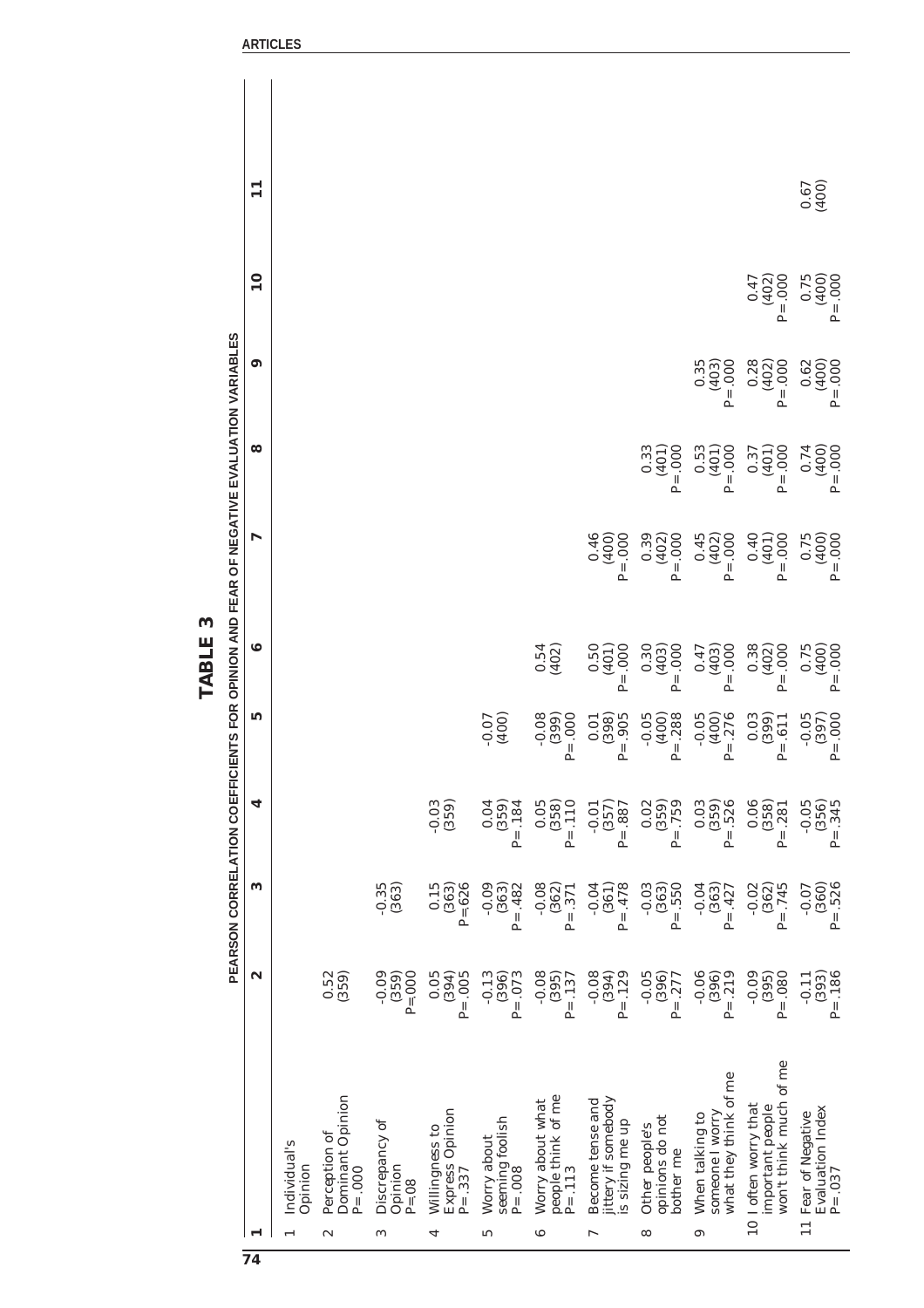**TABLE 4 TABLE 4** PEARSON CORRELATION COEFFICIENTS FOR OPINION AND FEAR OF NEGATIVE EVALUATION VARIABLES WITH MEDIA USE VARIABLES **PEARSON CORRELATION COEFFICIENTS FOR OPINION AND FEAR OF NEGATIVE EVALUATION VARIABLES WITH MEDIA USE VARIABLES**

**MEDIA USE VARIABLES MEDIA USE VARIABLES**

 $P = .512$ **Shows Radio News** 0.03  $(395)$ 0.04  $(361)$  $(358)$  $(398)$  $-0.07$  $(401)$  $0.01$  $(400)$  $-0.08$  $(399)$ National Individual's -0.01 0.03 0.06 0.06 -0.03 0.01 0.01 0.02 -0.08 -0.07 -0.09 -0.03 -0.15 0.03 (596) (396) (396) (396) (496) (396) (396) (396) (396) (396) (396) (396) (396) (396) (395) (395) (395) (395) (3 P= .780 P= .608 P= .215 P= .254 P= .500 P= .776 P= .890 P= .721 P= .117 P= .143 P= .064 P= .601 P= .002 P= .512 Perception of 0.02 -0.01 0.00 0.07 -0.05 0.04 0.04 -0.03 -0.01 -0.05 0.02 -0.03 -0.03 0.04 (198) (398) (398) (398) (398) (398) (398) (398) (398) (398) (398) (3692) (3692) (363) (368) (363) (363) (362) ( P= .723 P= .851 P= .968 P= .212 P= .357 P= .486 P= .414 P= .586 P= .786 P= .316 P= .683 P= .627 P= .581 P= .502  $-0.01$ (359) (359) (359) (359) (359) (359) (359) (359) (359) (359) (359) (359) (359) (359) (359) (359) (359 P= .379 P= .670 P= .712 P= .478 P= .827 P= .920 P= .562 P= .363 P= .261 P= .312 P= .103 P= .043 P= .467 P= .827 0.04 ₹0.0 90'0- 8.I'0 0.I'0 8.I'0- 80'0 8.0'0- I0'0 0.I'0- 3.0'0- 60'0- 0.010 ∠0.0- 0.18 9 (306) (001) (608) (308) (308) (3001) (3001) (308) (3001) (3001) (3001) (308) (308) (308) (3001) (308) (308) (3 P= .176 P= .941 P= .087 P= .620 P= .054 P= .842 P= .806 P= .534 P= .611 P= .009 P= .043 P= .011 P= .229 P= .424 2010- 2010- 2010- 0.010 -0.010- 10.0- 2010- 2010- 9.010 -0.01 -0.01 -0.01 -0.07 -0.07 -0.07 -0.07 -0.07 -0.07 -0<br>2010- 2020- 2020- 0.010 -0.07 -0.07 -0.07 -0.07 -0.07 -0.07 -0.07 -0.07 -0.07 -0.07 -0.07 -0.07 -0.07 -0.07 -(10\$) (303) (304) (10\$) (10\$) (303) (304) (403) (403) (403) (403) (403) (403) (403) (403) (403) (403) (403) (4<br>(103) (402) (402) (402) (402) (402) (402) (402) (402) (402) (402) (402) (402) (402) (402) (402) (402) (402) (4  $P = .189$ P= .920 P= .895 P= .972 P= .218 P= .212 P= .834 P= .159 P= .891 P= .118 P= .967 P= .182 P= .018 P= .135 P= .189 (000) (201) (101) (101) (001) (201) (201) (101) (201) (201) (201) (201) (201) (101) (401) (401) (401  $P = .921$ Become tense and -0.05 -0.04 -0.05 -0.05 -0.03 -0.03 -0.03 -0.03 -0.03 -0.03 -0.03 -0.03 -0.03 -0.02 -0.02 -0.0 (100) (100) (300) (300) (306) (300) (100) (300) (100) (100) (100) (300) (300) (3000) (400-1111.  $P = .132$ is sizing me up P= .507 P= .359 P= .544 P= .107 P= .585 P= .525 P= .151 P= .616 P= .020 P= .430 P= .195 P= .621 P= .541 P= .132*Fear of Negative Evaluation TV TV News Morning National Local TV TV News TV Talk Tabloid Public TV National Local News Radio National* **Exposure Exposure TV News Network News Magazines Shows News Newspaper Newspaper Magazine Shows Radio News**  $P = .502$ TOIO- TUIO 6010 5010- 9010- 9010- 6010 1010 TOIO TOIO 7010- 2010- 2010- 9010- DANSEREGENSION  $P = .827$  $P = .424$ T010 0.000 0.010 0.010 0.010 0.010 0.010 0.010 0.010 0.010 0.010 0.010 0.010 0.010 0.010 0.010 0.010 0.010 0.0 P= .965 P= .990 P= .893 P= .080 P= .491 P= .625 P= .025 P= .192 P= .643 P= .691 P= .337 P= .086 P= .101 P= .921 Radio  $-0.06$  $-0.15$  $-0.03$  $-0.04$  $(359)$  $(400)$ 0.07  $(403)$  $0.08$  $(402)$ 0.03  $(401)$ Talk  $(396)$  $P = .002$  $(363)$  $P = .229$  $P = .135$ *& Opinion Variables TV Talk*  $P = .467$  $P = .101$  $P = .541$  $P = .581$  $-0.12$  $P = .086$  $(358)$ 0.13  $(399)$  $(402)$  $P = .018$  $-0.09$  $(401)$  $(400)$ **News** Magazine  $-0.03$  $(395)$  $-0.03$  $(362)$  $0.11$  $P = .043$  $-0.02$  $P = .601$  $P = .627$  $P = .011$  $P = .621$  $P = .182$  $0.09$  $(359)$  $0.10$  $-0.09$  $(395)$  $P = 0.064$  $0.02$  $(363)$  $P = .103$  $(399)$  $P = .043$  $-0.07$  $(402)$  $-0.05$  $(401)$  $P = .337$  $-0.07$  $(400)$  $P = .195$ Local Newspaper  $P = .683$ Newspaper  $-0.13$  $-0.05$  $(362)$  $P = .316$  $0.05$  $(358)$  $(398)$  $0.00$  $(401)$  $0.02$  $(400)$ 0.04  $(399)$  $P = .430$ National  $-0.07$  $(394)$  $P = .143$  $P = .312$  $P = .009$  $P = .967$  $P = .691$ **News** Public TV  $-0.06$  $(357)$  $\frac{0.03}{(398)}$  $-0.08$  $(401)$  $P = .118$  $(400)$  $-0.12$  $(399)$  $-0.08$  $(394)$  $P = .117$  $-0.01$  $(361)$  $-5.786$  $P = .261$  $P = .611$  $-0.02$  $P = .643$  $P = .020$ Tabloid  $P = .192$  $(401)$  $P = .616$  $\mathbf{r}$  $0.02$  $(396)$  $-0.03$  $(363)$  $-0.05$  $(359)$  $-0.03$  $(400)$  $-0.01$  $(403)$  $0.07$  $(402)$  $0.03$  $P = .721$  $P = .586$  $P = .363$  $P = .534$  $P = .891$  $P = .159$ Shows  $(395)$ 0.04  $(362)$ 0.03  $(358)$  $-0.01$  $(399)$ 0.07  $(402)$  $0.11$  $(401)$ 0.07  $(400)$ **TV Talk**  $0.01$  $e^3 = .890$  $P = .414$  $P = .562$  $P = .806$  $P = .025$  $P = .151$ **News** Magazines  $(394)$ 0.04  $(361)$  $(357)$  $(398)$  $P = .842$  $-0.01$  $(401)$  $P = .834$  $-0.02$  $(400)$  $P = .625$  $0.03$  $(399)$  $P = .525$  $P = .776$  $P = .486$  $0.01$  $P = .920$  $0.01$  $0.01$  $\overline{\mathbf{r}}$ **News**  $P = .500$ Local TV  $-0.03$ <br>(396)  $-0.05$  $(363)$  $(359)$  $-0.10$  $(400)$  $P = .054$ 0.06  $(403)$  $P = .212$  $0.03$  $(402)$  $-0.03$  $(401)$  $P = .357$  $0.01$  $P = .827$  $P = .491$  $P = .585$ **News**  $P = .478$  $-0.02$  $(400)$  $-0.06$  $(403)$  $P = .218$  $-0.09$  $P = .080$  $-0.08$  $(401)$ National **Network** 0.06<br>(396)  $P = .254$  $0.07$  $(363)$  $P = .212$  $-0.04$  $(359)$  $P = .620$  $(402)$  $P = 107$ Morning **News**  $(400)$  $0.06$ <br>(396)  $P = .215$  $0.00$  $(363)$  $P = .968$  $-0.02$  $(359)$  $P = .712$  $-0.09$  $P = .087$  $0.00$  $(403)$  $P = .972$  $(402)$  $P = .893$  $-0.03$  $(401)$  $P = .544$  $-0.01$ È **News**  $0.03$ <br>(394)  $0.02$  $(359)$  $P = .670$  $0.00$ 398)  $P = .895$  $0.00$  $(400)$  $-0.05$  $(399)$  $P = .359$ **Exposure**  $(363)$  $-0.01$  $(401)$  $P = .990$  $P = .608$  $-0.01$  $P = .941$  $P = .851$ N  $-0.01$ <br>(395)  $0.02$  $(363)$  $-0.05$  $(359)$  $(399)$  $P = .920$  $(401)$  $-0.03$  $(400)$ .507  $\mathbf{r}$ Exposure  $P = .379$  $-0.07$  $P = .176$  $(402)$  $0.00$  $P = .780$  $P = .723$  $0.01$  $P = .965$  $P_{\pm}$ Fear of Negative Evaluation & Opinion Variables Worry about what<br>people think of me Dominant Opinion jittery if somebody Become tense and Express Opinion seeming foolish is sizing me up Discrepancy of Willingness to Perception of Worry about Individual's Opinion Opinion

**IRISH COMMUNICATIONS REVIEW VOL 8 2000**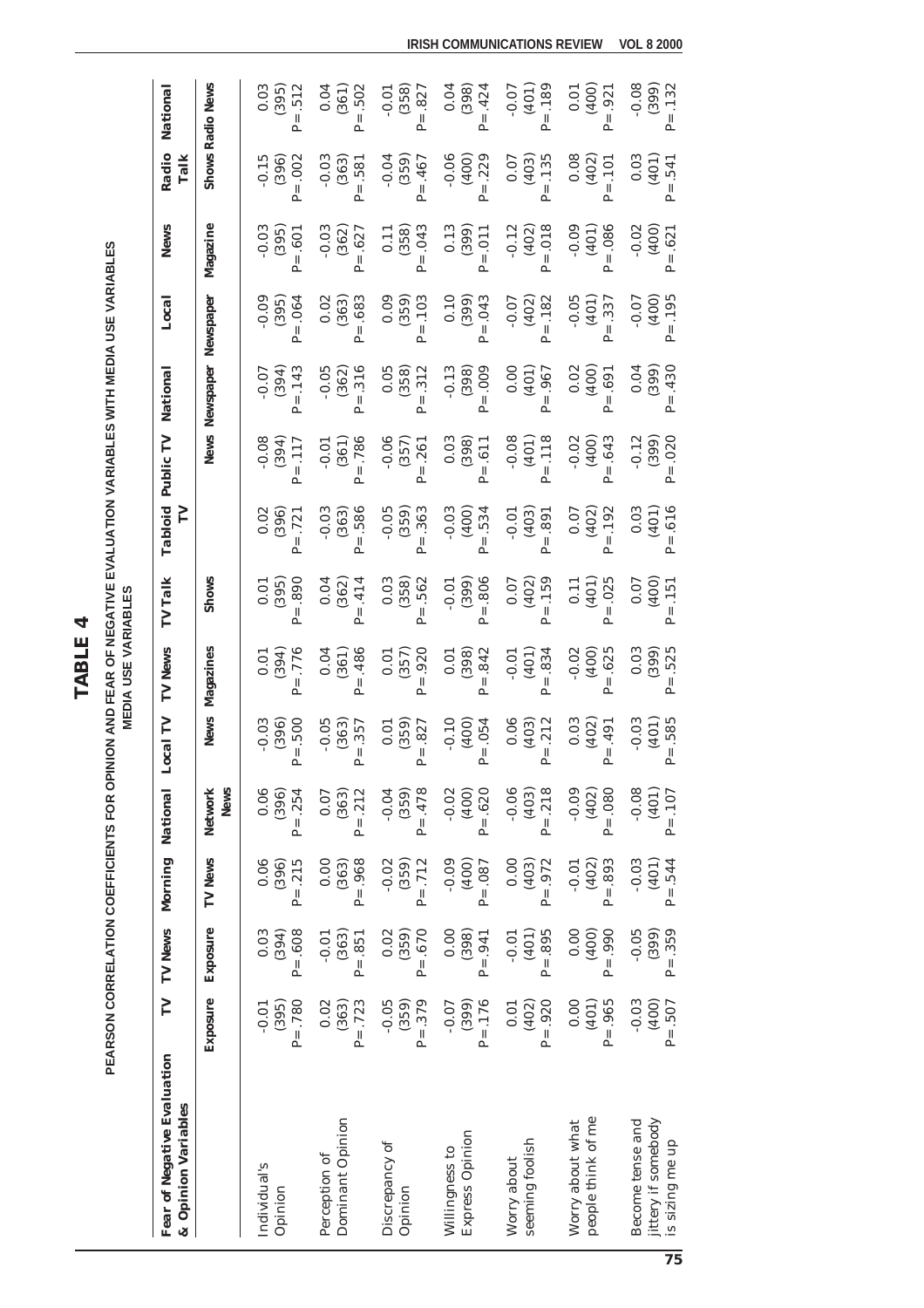| I<br>TARIE <sup>1</sup> |  |
|-------------------------|--|
|                         |  |
|                         |  |
|                         |  |

| opinions do not<br>Other people's<br>bother me                   | $P = .179$<br>$-0.07$<br>(402) | $-0.04$<br>$P = .437$<br>(401) | $P = .888$<br>0.01<br>(403)    | $-0.05$<br>$P = .284$<br>(403) | $P = .784$                  |                                                                | $-0.03$<br>(402)<br>P= .611      | $-0.06$<br>(403)<br>P= .209                                          | $-0.09$<br>(401)<br>P= .073             | $(401)$<br>P= .101           | $-0.07$<br>(402)<br>P= .157 | $-0.03$<br>(402)<br>P= .493 | $0.06$<br>(403)<br>P= .260                                                                         | $(401)$<br>(401)<br>P= .180 |
|------------------------------------------------------------------|--------------------------------|--------------------------------|--------------------------------|--------------------------------|-----------------------------|----------------------------------------------------------------|----------------------------------|----------------------------------------------------------------------|-----------------------------------------|------------------------------|-----------------------------|-----------------------------|----------------------------------------------------------------------------------------------------|-----------------------------|
| what they think of me<br>someone I worry<br>When talking to      | $-0.07$<br>$P = .191$<br>(402) | $P = .018$<br>$-0.12$<br>(401) | $P = .650$<br>$-0.02$<br>(403) | $P = .142$<br>$-0.07$<br>(403) | $-0.05$<br>(403)<br>P= .278 | 0.04<br>(401)<br>P= .457<br>-0.03<br>(401)<br>(401)<br>P= .521 | $0.02$<br>(402)<br>P= .648       | $0.08$<br>(403)<br>P= .111                                           | $-0.10$<br>(401)<br>P= .046             | $-0.03$<br>(401)<br>P= .553  | $-0.08$<br>(402)<br>P= .106 |                             | $\begin{array}{cc} -0.04 & 0.07 \\ (402) & (403) \\ \text{P} = .394 & \text{P} = .176 \end{array}$ | $(401)$<br>(401)<br>P= .965 |
| won't think much of me<br>I often worry that<br>important people | $P = .880$<br>$-0.01$<br>(401) | $P = .366$<br>$-0.05$<br>(400) | $P = .180$<br>$-0.07$<br>(402) | $P = .135$<br>(402)<br>$-0.07$ | $-0.05$<br>(402)<br>P= .323 | $-0.04$<br>(400)<br>P= .402                                    | $(401)$<br>$(401)$<br>$P = .213$ | $(402)$<br>(402)<br>$P = .977$                                       | $-0.04$<br>(400)<br>(400)<br>(465       | $0.05$<br>(400)<br>P= .283   | $P = .471$                  |                             | $-0.03$ 0.04<br>(401) (402)<br>P= .534 P= .395                                                     | $-0.04$<br>(400)<br>P= .396 |
| Evaluation Index<br>Fear of Negative                             | $P = .485$<br>$-0.04$<br>(399) | $P = .193$<br>$-0.07$<br>(398) | $P = .546$<br>$-0.03$<br>(400) | $P = .034$<br>$-0.11$<br>(400) | $-0.01$<br>(400)<br>P= .842 | $(398)$<br>$P = .767$                                          | $(3.08)$<br>(399)<br>P= .101     | $\begin{bmatrix} 1 & 0.01 \\ 0.01 & 0.00 \\ 1 & 0.806 \end{bmatrix}$ | $-0.10$<br>(398)<br>(398)<br>$P = .039$ | $(3.03)$<br>(398)<br>P= .497 | $-0.08$<br>(399)<br>P= .119 | $-0.07$<br>(399)<br>P= .139 | $P = .145$                                                                                         | $-0.02$<br>(398)<br>P= .622 |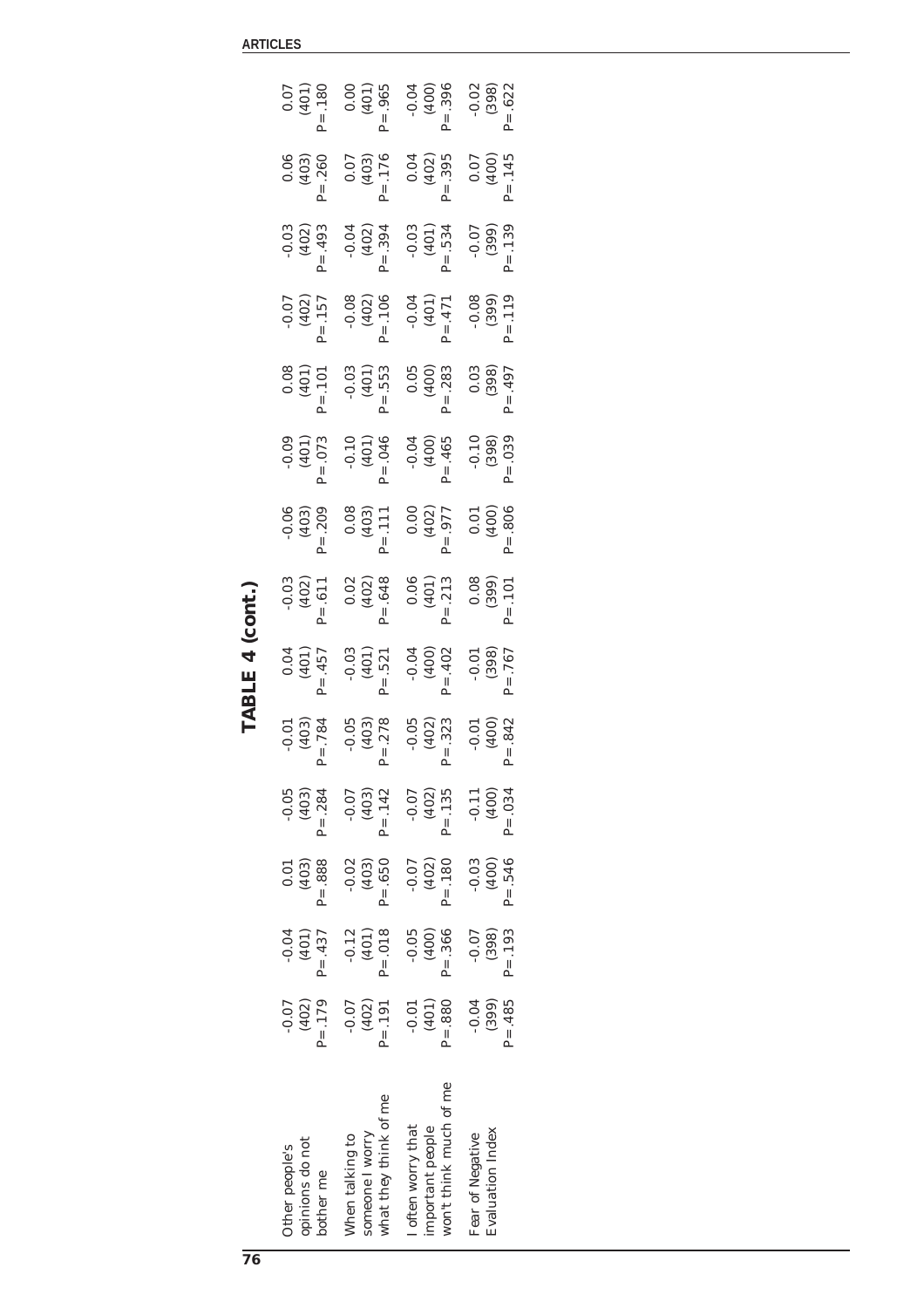#### **FIGURE 2**

#### **PATH ANALYSIS WITH FEAR OF NEGATIVE EVALUATION AS AN ANTECEDENT VARIABLE**





#### **PATH ANALYSIS WITH FEAR OF NEGATIVE EVALUATION AS AN INTERVENING VARIABLE**



#### **References**

- Asch, S.E. (1951) Effects of group pressure upon the modification and distortion of judgments. In H. Guetzkow (Ed.),*Groups, leadership, and Men*. Pittsburgh: Carnegie. Reprinted 1953 in D. Cartwright & A. Zander (Eds.),*Group Dynamics: Research and Theory*, pp. 151-162. Evanston IL: Row, Peterson.
- Asch, S.E. (1952) 'Group forces in the modification and distortion of judgments'. In *Social Psychology*, pp. 450-473. New York: Prentice Hall.
- Baldassare, M., & Katz, C.. (1996) 'Measures of attitude strength as predictors of willingness to speak to the media'. *Journalism & Mass Communication Quarterly*, 73, 147-158.
- Beidel, D.C., Turner, S.M., & Dancu, C.V. (1985) 'Physiological, cognitive and behavioral aspects of social anxiety'. *Behaviour Research and Therapy*, 23, 109-117.
- Cacioppo, J.T., Glass, C.R., & Merluzzi, T.V. (1979) 'Self-statements and selfevaluations: A cognitive response analysis of heterosocial anxiety'. *Cognitive Therapy and Research*, 3, 249-262.